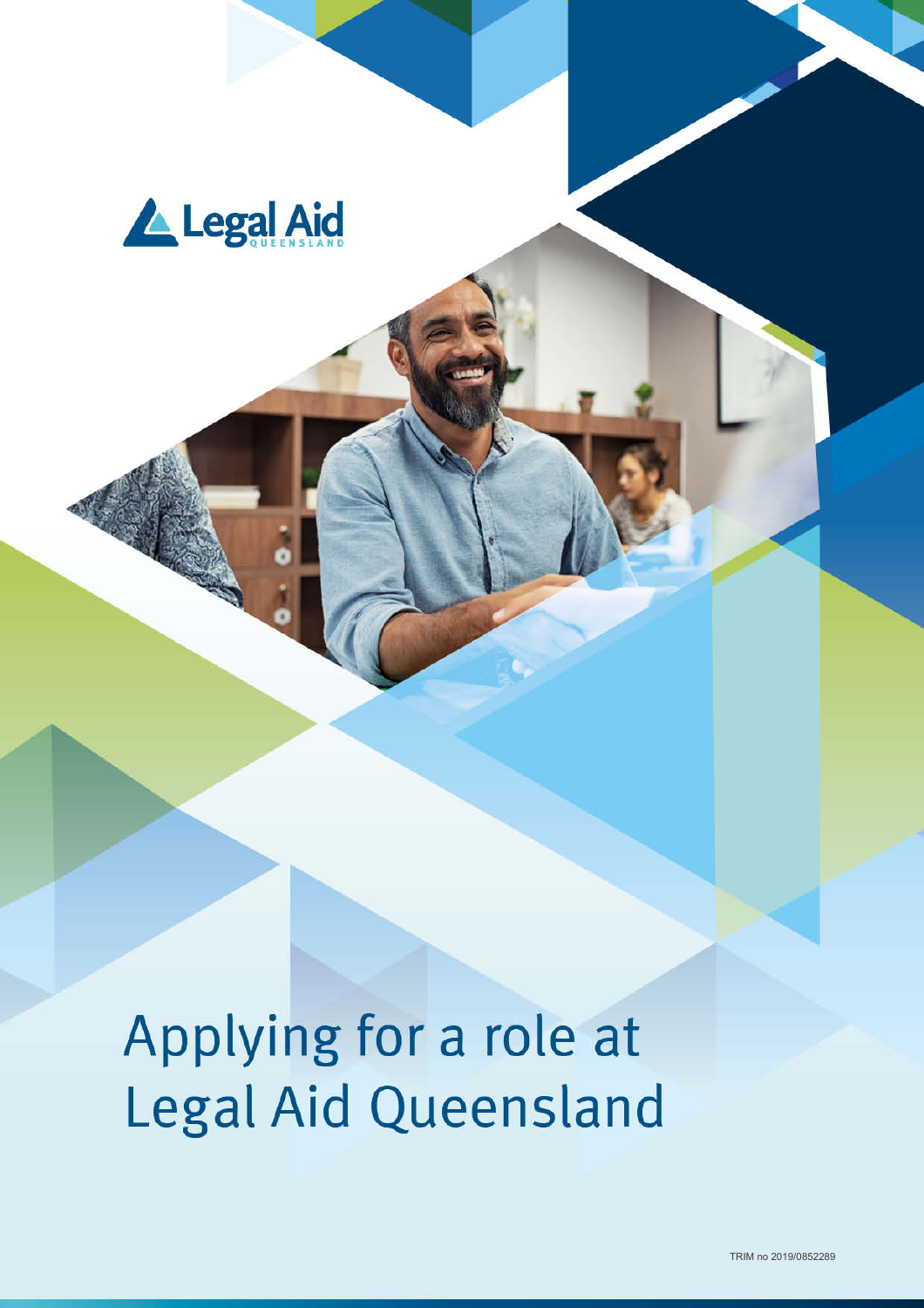



Thank you for your interest in working with Legal Aid Queensland. This application kit is designed to inform potential applicants about the recruitment and selection process. We encourage you to read this information carefully before applying.



# **Understand what the role is about**

Legal Aid Queensland encourages you to apply for roles that are relevant to your experience, skills, qualifications and interest. Before you apply for a vacancy you should:

- read the role description to gain a broad understanding of the role and any mandatory qualifications or registrations that might be needed
- consider if you are the right person for the job and what skills, knowledge and capabilities you will bring to the role
- research [Legal Aid Queensland](http://www.legalaid.qld.gov.au/About-us/Our-organisation) to understand its values and purpose to ensure it is an organisation you want to work for.

Every role description has a contact person listed who can provide you with further information if you have any questions regarding the role.

Working out which jobs suit your skills and interests is a good way to find a career that is right for you. There are a [variety of online tools](https://www.qld.gov.au/jobs/career/advice/matching) that can help you with this.

# **Understand what is required from you**

Each recruitment process can be different. The About Applying section of a Legal Aid Queensland role description outlines what is required of you to apply for the role. For example you might be asked to submit a resume, provide a written statement and/or complete a questionnaire.

Many people do not progress to the next stage of a selection process simply because they have not provided enough information in their written application.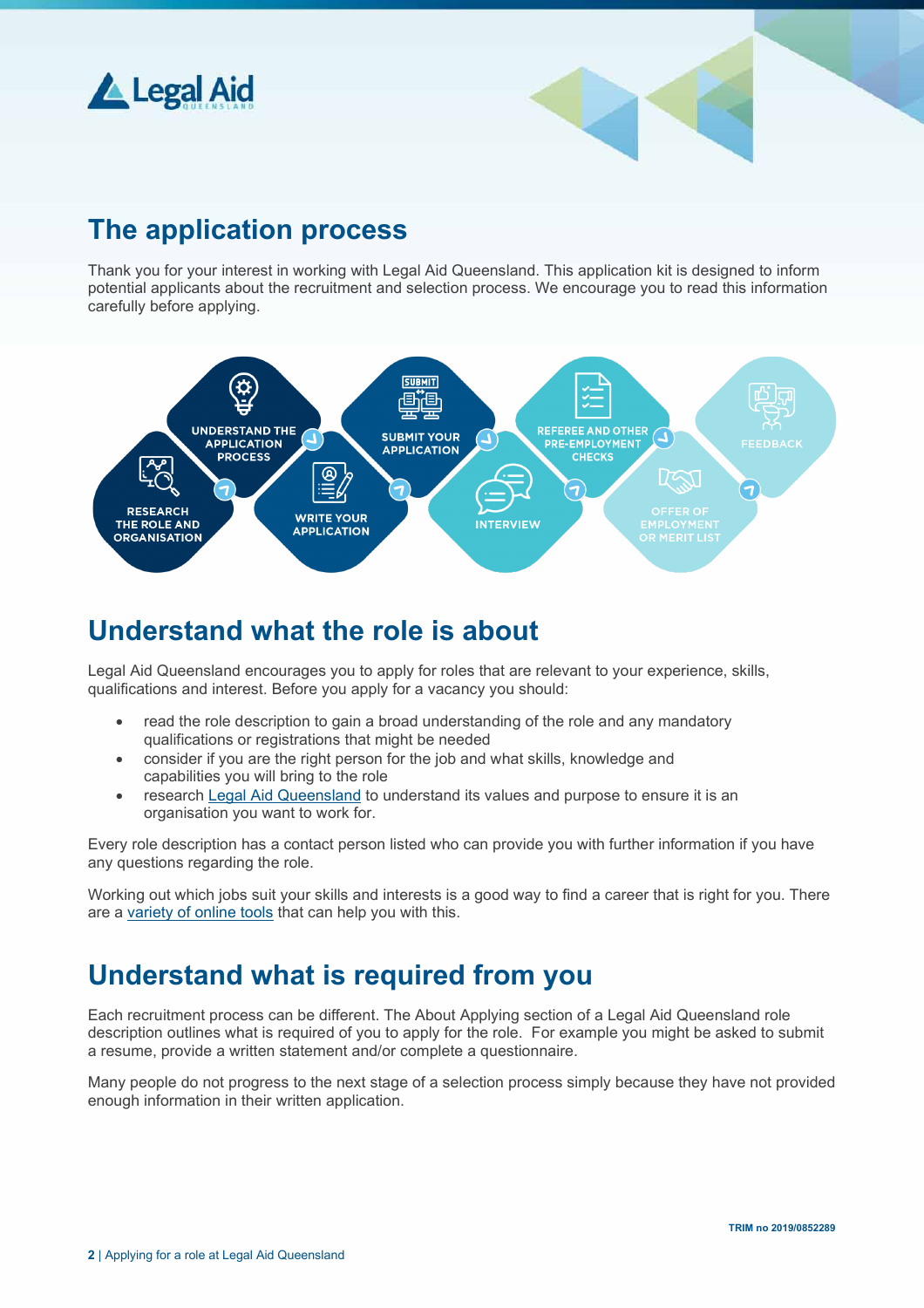



### **Written applications**

To help you prepare your written application, the following information may be useful:

- [how to write a resume and a cover letter \(Queensland Government\)](https://www.qld.gov.au/jobs/finding/resume)
- [how to build achievements into your resume \(Australia's National Career Information](https://myfuture.edu.au/career-insight/details?id=15-questions-to-help-write-strong-achievements#/)  [Service,](https://myfuture.edu.au/career-insight/details?id=15-questions-to-help-write-strong-achievements#/) MyFuture).

When a role description asks for a written statement in addition to your resume, this is commonly referred to as 'writing selection criteria'. If you haven't written this style of application before, take a moment to read about [how to respond to key selection criteria.](https://myfuture.edu.au/career-insight/details?id=how-to-respond-to-key-selection-criteria#/) 

It is important you follow the guidelines in the About Applying section. If the role description asks for a 2 page response and you provide a 3-page response, this can have an adverse effect on your application.

### **Interviews**

If you are contacted for further assessment you have been 'shortlisted' and will be asked to participate in the next level of assessment. This could be a telephone interview or a skill test however will usually include an interview.

An interview is the most common form of assessment used at Legal Aid Queensland and may include a test of your skills.

If you are asked to attend an interview you can ask questions such as:

- How many people will be on the interview panel?
- How long is scheduled for the interview?
- Will the questions be given directly by the panel or will you have time to read them before the interview?

During the interview you will be asked questions about your previous experience, skills or knowledge that demonstrate your capabilities against those listed in the About You and About the Role sections of the role description.

Interviews are a critical part of the process and, as with any skill, practice is important.

To help you prepare for an interview, the following information may be useful:

- **[Preparing for your interview](https://myfuture.edu.au/career-insight/details?id=job-interview-tips#/) (MyFuture)**
- [Tips for job interviews](https://www.qld.gov.au/jobs/finding/interviews) (Queensland Government).

Legal Aid Queensland is an Equal Opportunity employer, if you have any special requirements, please let us know when we contact you.

### **Referees and pre-employment checks**

We will ask you to give contact details for a least two referees we may contact who can verify you possess the knowledge, skills and experience you have provided in your written application and interview. For this reason, the best referees are your most recent supervisors.

You can provide your referees in your written application or at the time of your interview. We usually only contact referees if you have been successful during the interview stage.

Being a referee is optional, so it is always important to check that the referees nominated are willing to be contacted before giving their details. It is also best practice to let your referees know if you have been offered an interview and give them with a copy of the role description.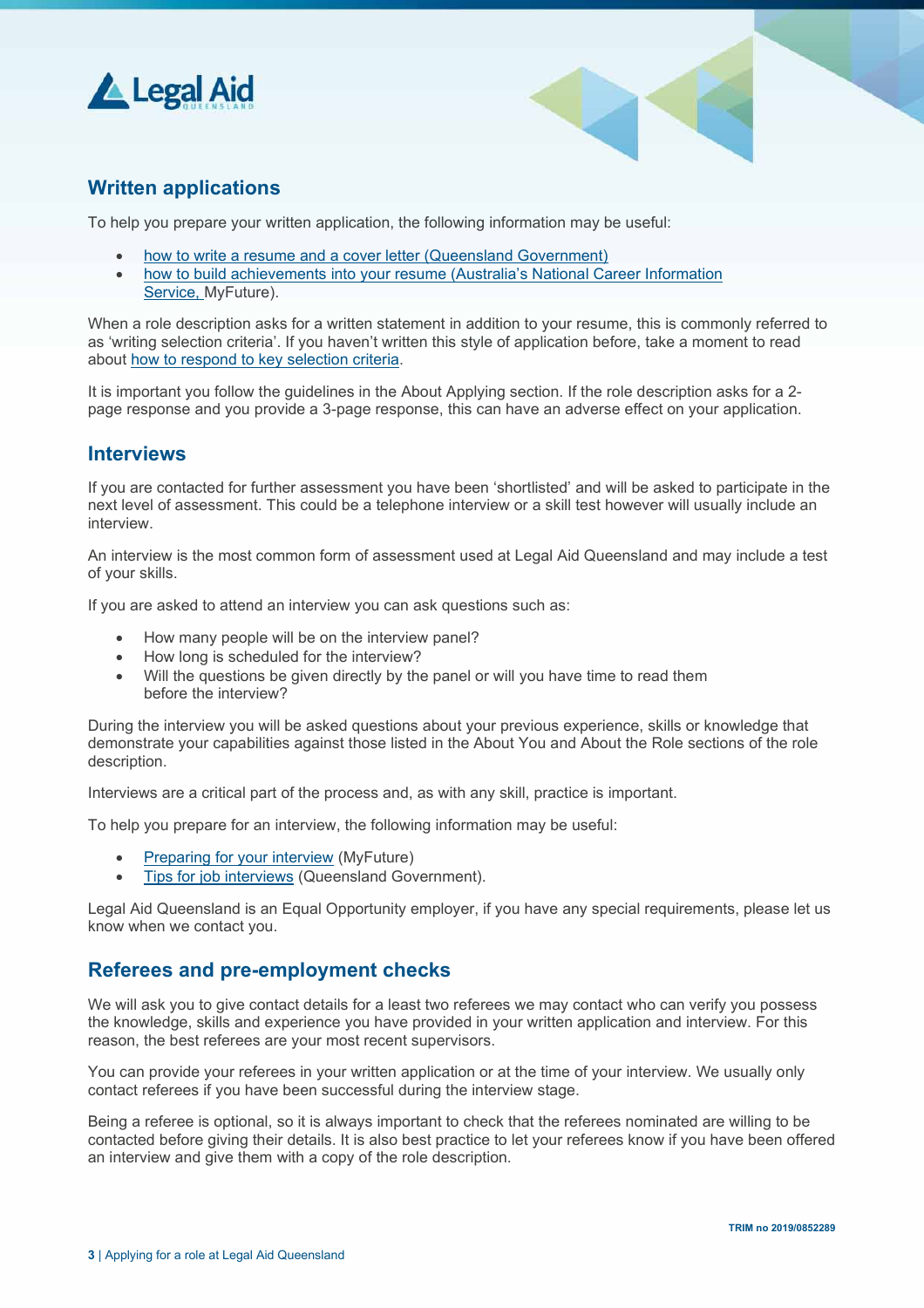



No offer of employment will be made until after the required pre-employment screening checks have been conducted and the results are known, and a determination made by LAQ in accordance with LAQ's Employment screening policy.

Refer to the Role Description for further information regarding the pre-employment checks applicable to your role.

#### **Offer of employment or merit list**

If you have been successful during the interview process, we will either offer you the role or may place you on the merit list.

We may create a merit list when there are more candidates found suitable for the role than vacancies available. If you are on the merit list, this means that if a similar vacancy in the same location becomes available within the next 12 months, we could offer that role to you without having to go through another recruitment process.

#### **Feedback**

If you have not been successful in the application process, we will let you know by email or phone and you can then ask for feedback on your application to help you develop your written application and/or interview skills.

## **Are you eligible to work for us?**

Australian citizens, New Zealand citizens and Australian permanent residents are legal workers and may be employed at Legal Aid Queensland. For appointees in these categories, a single check confirming identity and citizenship or permanent resident status at the time of employment is all that is needed.

A non-citizen with an Australian visa that has a work entitlement attached to their visa is also permitted to work at Legal Aid Queensland for the period of that visa. We will conduct visa checks before the selected applicant starts work, before their visa expires and when their circumstances change. If a visa expiry date is unavailable, we will conduct checks to confirm ongoing eligibility to work every three months. We will also confirm a selected applicant's identity by sighting identification documents to confirm these match visa details. We will not appoint temporary visa holders to permanent positions at Legal Aid Queensland.

For more information about a non-citizen's eligibility to work in Australia, visit the Department of Immigration [and Border Protection website](https://immi.homeaffairs.gov.au/visas/working-in-australia) or phone 131 881. This number is only available if you are phoning from within Australia. If you are outside Australia and want to make an inquiry, please contact the relevant [Australian Immigration office overseas.](https://immi.homeaffairs.gov.au/help-support/contact-us/telephone/outside-australia)